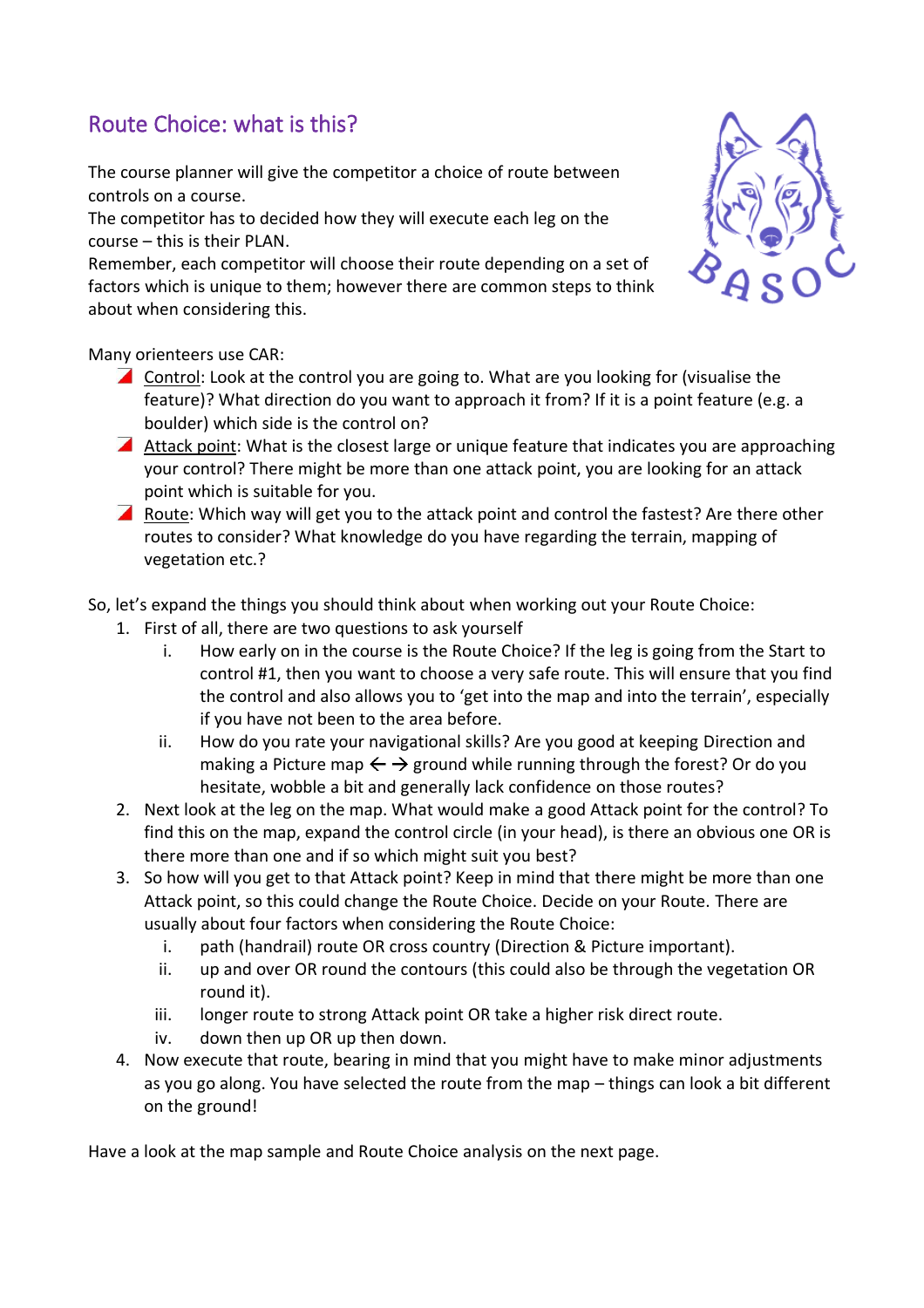

This shows two possible routes (there are also variations on each of the routes).

**C** = look at the control. It is a re-entrant on the opposite side of the hill from your approach. **A** = the hill to the NE of the control is my chose attack point (yes, it is not a point, it is an obvious

feature I know I will be able to identify).

**R** = Route to the Attack point.

- **Route A**: I look at the connecting red line between the controls and work out a route as close to that as possible. It is only the second leg on the course so I want to have several 'Catching features' to check off as I progress.
- Compass bearing out of #1, checking off the marsh & thicket.
- Find the path, check direction, follow to end past crag and 'flat' area.
- Compass bearing to head diagonally downhill to track, checking thicker forest to left hand side on way down.
- Cross track, compass bearing to hill (Attack point), checking off marsh / thicket just before hill.
- Over hill, through the col at the top and re-entrant funnels me into the control.
- Total distance = 1.65km

**Route B**: I am not confident enough to head as straight as possible so I use tracks. Compass bearing out of #1 to track.

- Run fast downhill to track junction should be easy to see as it is the same size of track as I am on and is a junction to the right.
- Check track direction, along track to junction, up track to layby (gives better height to start contouring from).
- Compass bearing across hillside, keeping more or less same height = contouring.
- Use catching feature of hill to North (right hand side) and spur from it to funnel towards marsh / thicket.
- Cross marsh, see hill ahead Attack point.
- Carefully round the hill, into the re-entrant.
- Total distance =  $2.20 \text{km}$  (550m more than Route A).